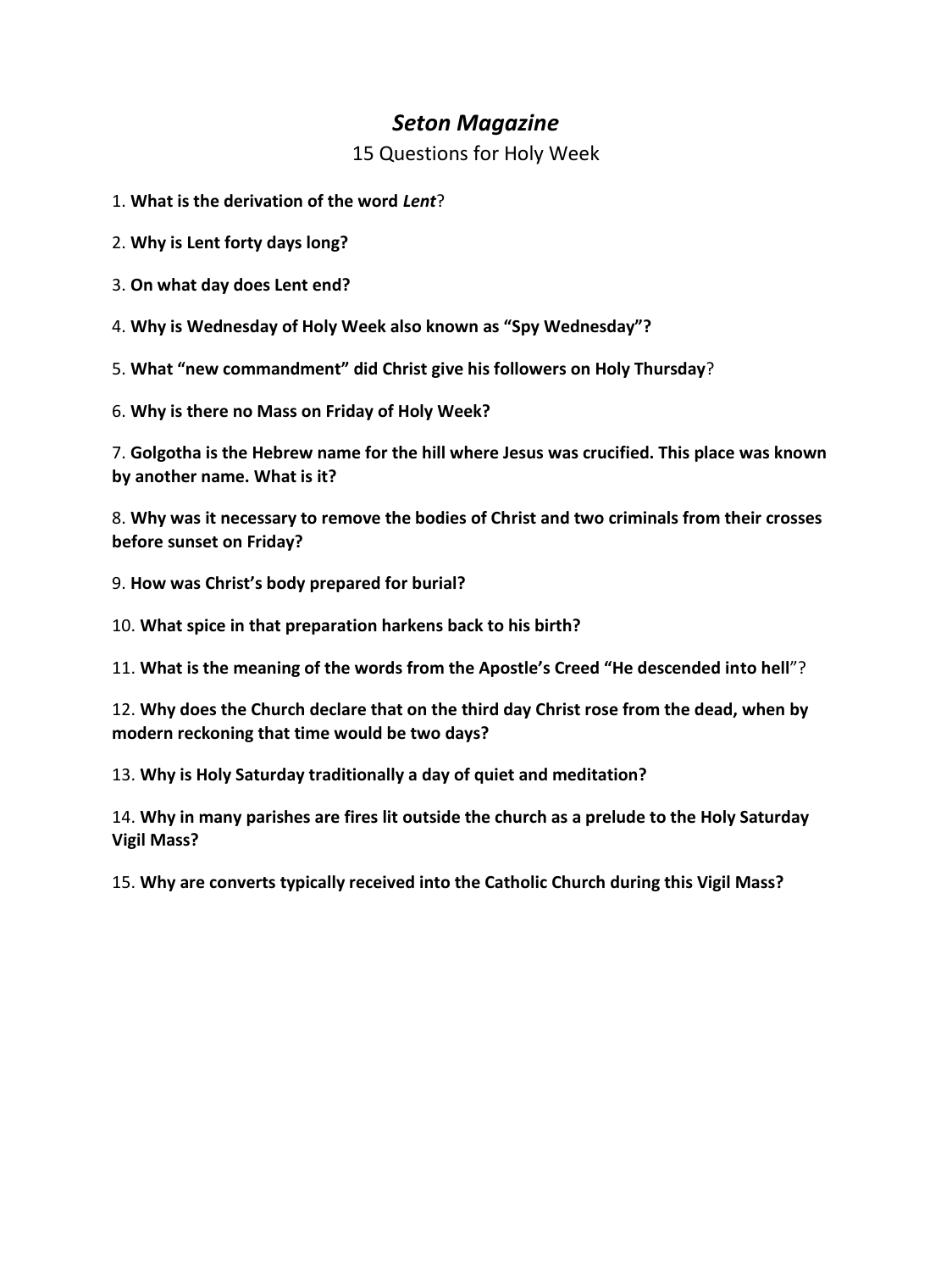# *Seton Magazine*

# 15 Questions for Holy Week – with Answers

# 1. **What is the derivation of the word** *Lent*?

Lent comes to us from an Old German word, len (c) ten, meaning "spring season" or "lengthening days."

# 2. **Why is Lent forty days long?**

Though the number 40 has significance in several Biblical accounts, during Lent Christians follow Christ's withdrawal into the desert for 40 days.

# 3. **On what day does Lent end?**

Lent ends at the evening Mass on Holy Thursday, which brings us to the Triduum, a "liturgical season in its own right and the shortest of the liturgical year." (Catholic Answers)

# 4. **Why is Wednesday of Holy Week also known as "Spy Wednesday"?**

This is the day on which Judas betrayed Jesus to the Sanhedrin.

# 5. **What "new commandment" did Christ give his followers on Holy Thursday**?

In John 13:34, Jesus says, "A new commandment I give to you, that you love one another; even as I have loved you that you also love one another. By this all men will know that you are my disciples, if you have love for one another."

#### 6. **Why is there no Mass on Friday of Holy Week?**

In accordance with ancient tradition, Mass is not celebrated on Good Friday. We focus instead that the Body and Blood of Christ, which is at the center of Mass, was sacrificed on Good Friday.

# 7. **Golgotha is the Hebrew name for the hill where Jesus was crucified. This place was known by another name. What is it?**

Calvary

# 8. **Why was it necessary to remove the bodies of Christ and two criminals from their crosses before sunset on Friday?**

Sunset on Friday began the Jewish Sabbath. Joseph of Arimathea knew that the body had to be buried before sunset. Moreover, Hebraic law demanded that the body of a condemned man be buried on the same day he died. (Deut. 21: 22-23)

#### 9. **How was Christ's body prepared for burial?**

Nicodemus helped Joseph of Arimathea prepare the body using a burial cloth, myrrh, and aloes.